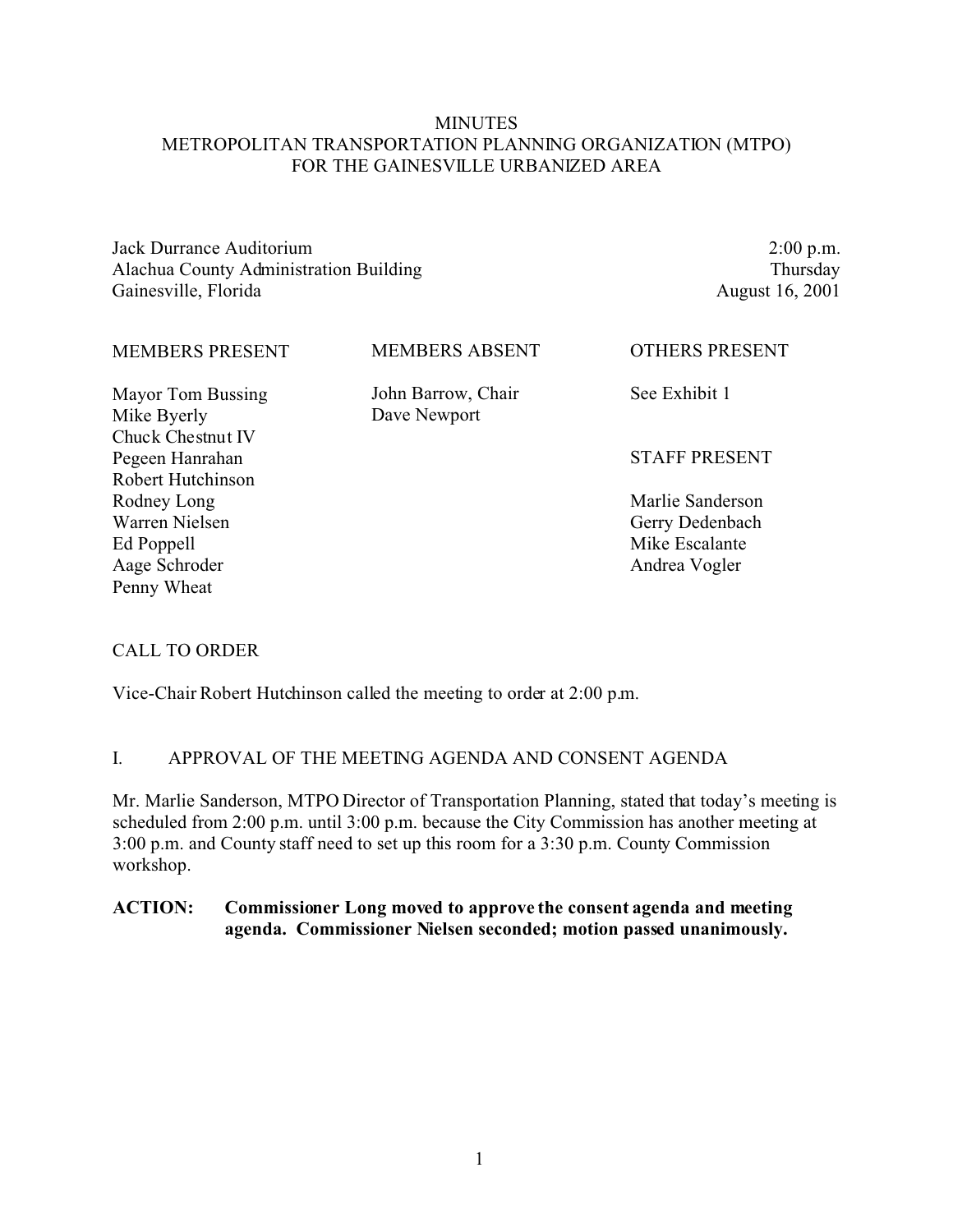## II. PLAN EAST GAINESVILLE- CONSULTANT PRESENTATIONS

Mr. Sanderson stated that, at its August 13 meeting, the Plan East Gainesville Subcommittee reviewed the four letters of qualification received for this project and discussed when to receive consultant presentations. He said that Mr. Gerry Dedenbach, MTPO Senior Transportation Planner, will discuss the project and report the subcommittee recommendations. He noted that, if the MTPO completes all of today's agenda items, the MTPO meeting scheduled for September 13 will be cancelled and the consultant presentations will be heard on that date.

Mr. Dedenbach identified the four firms that are interested in working on this project. He noted that the Subcommittee is also recommending that all four firms make full presentations at the Subcommittee's September 13 meeting beginning at 5:30 p.m. He discussed the additional Subcommittee recommendations concerning the selection team for the consultant selection process and answered questions.

Subcommittee Chair Rodney Long invited all members of the MTPO to the September 13 presentations. He noted that the East Gainesville Development Corporation will host the meeting.

The MTPO discussed the Subcommittee recommendations and funding sources for this project.

A member of the MTPO asked that copies of the letters of qualifications be distributed to all members of the MTPO.

### **ACTION: Commissioner Long moved to recommend that the MTPO:**

- **1. distribute the request for proposals to, and solicit presentations from, the four firms that submitted letters of qualifications;**
- **2. establish a Plan East Gainesville selection team of 10 members (or their designated representatives) consisting of:**
	- **A. the Plan East Gainesville Subcommittee;**
	- **B. the Alachua County Manager;**
	- **C. the Gainesville City Manager;**
	- **D. a representative from the East Gainesville Development Corporation;**
	- **E. a representative from Gainesville Regional Utilities;**
	- **F. a representative from the University of Florida; and**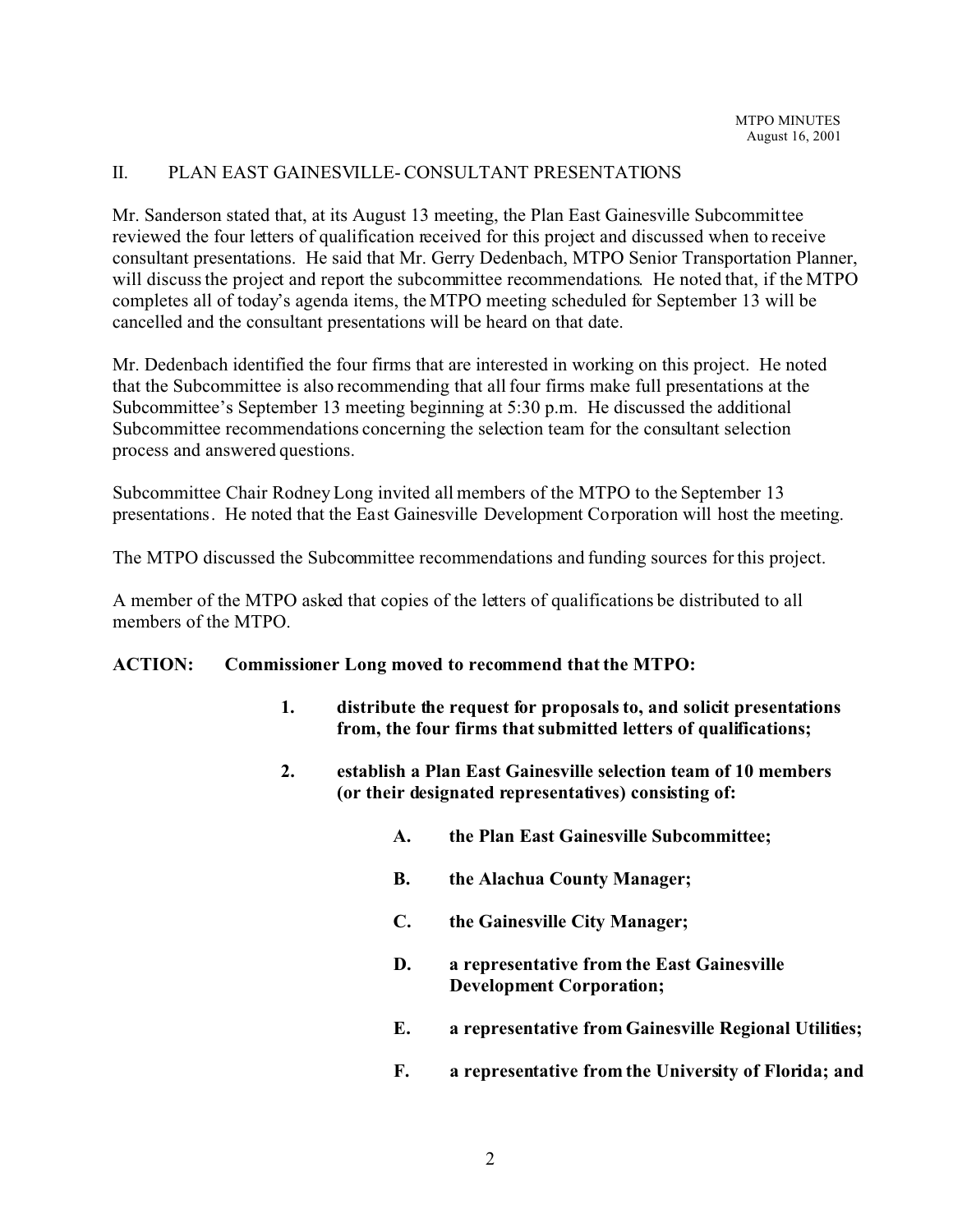- **G. a citizen-at-large representative designated by Front Porch Florida.**
- **3. request that the Subcommittee present its final consultant recommendation to the MTPO at its October 11 meeting; and**
- **4. authorize the Subcommittee Chair to send letters to stakeholders requesting their participation in ranking the Plan East Gainesville project proposals.**

### **Commissioner Nielsen seconded; motion passed unanimously.**

## III. LIST OF PRIORITY PROJECTS

Mr. Sanderson stated that the MTPO approves priorities each year for transportation projects that are needed, but not currently funded. He said that the Florida Department of Transportation (FDOT) uses this information each fall to develop its Tentative Five Year Work Program. He noted that, this year, the FDOT deadline to submit these priorities is the middle of August.

Mr. Dedenbach discussed the Table 1- Capacity Modification Priorities and answered questions.

Ms. Teresa Scott, City of Gainesville Public Works Department Director, discussed the use of Surface Transportation Program funds for transit and answered questions.

The MTPO reviewed and discussed the proposed capacity priorities.

**ACTION: Commissioner Byerly moved to approve the Regional Transit System (RTS) - Staff- recommended Table 1- Capacity Modification Priorities, with one amendment to move University Avenue project priority number 9 to priority number 5. Commissioner Wheat seconded. During discussion on the motion, a rollcall vote was requested:**

| <b>CITY</b>           |                | <b>COUNTY</b>            |                |
|-----------------------|----------------|--------------------------|----------------|
| <b>Tom Bussing</b>    | Yes            | <b>Mike Byerly</b>       | Yes            |
| <b>Chuck Chestnut</b> | N0             | <b>Rodney Long</b>       | N <sub>0</sub> |
| Pegeen Hanrahan       | No.            | <b>Penny Wheat</b>       | Yes            |
| <b>Warren Nielsen</b> | N <sub>0</sub> | <b>Robert Hutchinson</b> | Yes            |

**Motion failed.**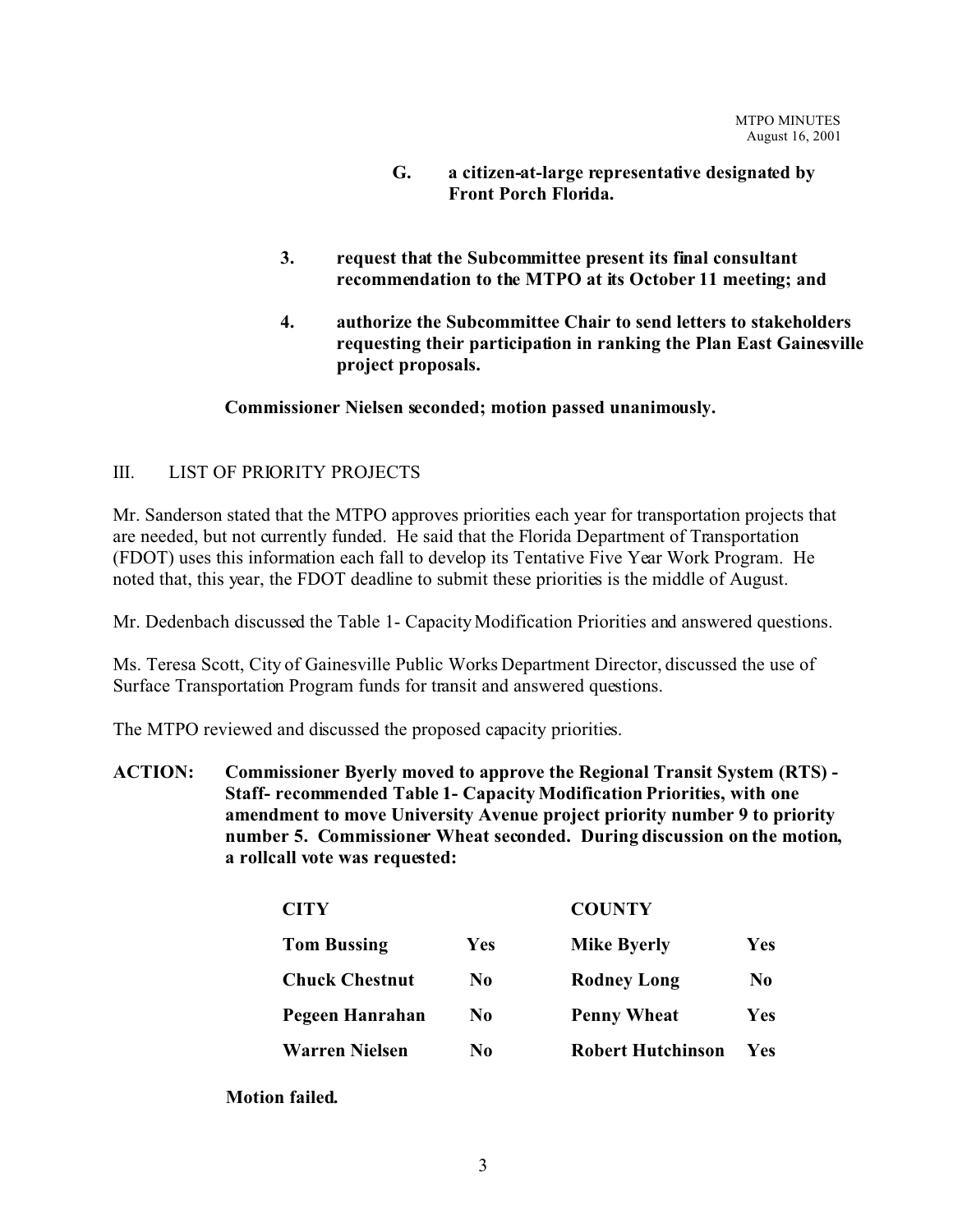- **ACTION: Commissioner Nielsen moved to approve the RTS-Staff- recommended Table 1- Capacity Modification Priorities. Commissioner Hanrahan seconded; motion failed 6 to 2 due to lack of majority vote by the County Commission members.**
- **ACTION: Commissioner Long moved to approve Technical Advisory Committee (TAC) recommended Table 1- Capacity Modification Priorities.**

Mr. Sanderson suggested that the MTPO consider approval of RTS-Staff- recommended Table 1- Capacity Modification Priorities 1 through 4, since funding from FDOT would probably not extend beyond those projects.

## **SUBSTITUTE ACTION:**

**Commissioner Hanrahan moved to approve priorities one through four of the RTS-Staff- recommended Table 1 - Capacity Modification Priorities. Commissioner Nielsen seconded; motion passed seven to one.**

**ACTION: Commissioner Byerly moved to request that staff schedule a public hearing to consider revising project priorities in the Livable Community Reinvestment Plan to move priority number seven (University Avenue) to priority number five. Commissioner Hanrahan seconded; motion passed unanimously.**

Mr. Dedenbach discussed the Table 2- Enhancement Priorities and answered questions.

**ACTION: Commissioner Nielsen moved to approve the Citizens Advisory Committee (CAC)-Staff- recommended Table 2 - Enhancement Priorities with the project description for Priority Number 3 (SW 20th Avenue sidewalk project) amended to include the following phrase- "that the project be constructed consistent with the Alachua County adopted guidelines for the project corridor." Commissioner Hanrahan seconded; motion passed unanimously.**

Mr. Dedenbach discussed the Table 4- Safety Priorities and answered questions.

**ACTION: Commissioner Byerly moved to approve the Bicycle/Pedestrian Advisory Board-TAC- recommended Table 4- Safety Priorities. Motion was withdrawn.**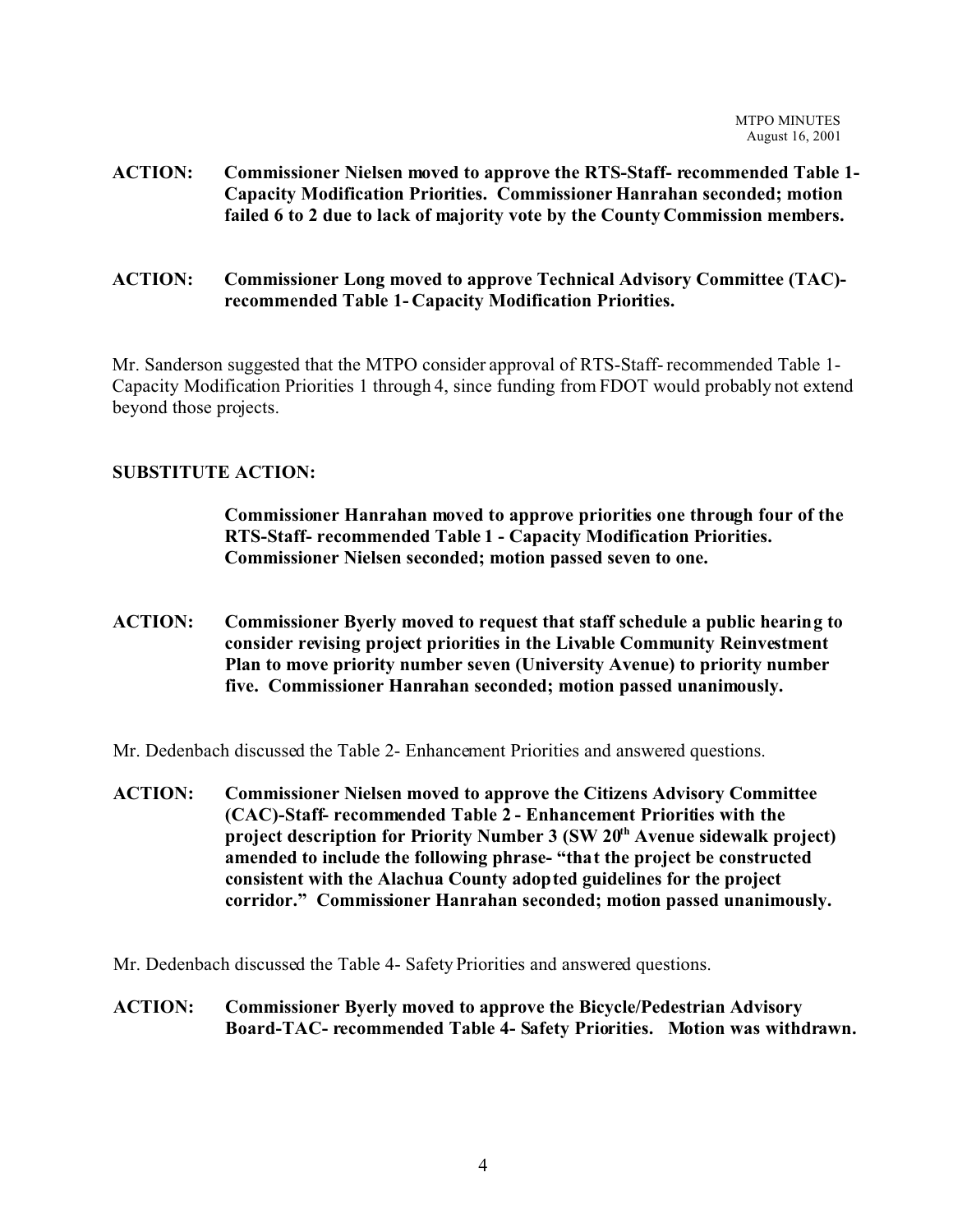## **ACTION: Commissioner Long moved to approve the CAC-Staff- recommended Table 4- Safety Priorities. Commissioner Hanrahan seconded; motion passed unanimously.**

Mr. Dedenbach discussed the Table 5- Traffic Operations Priorities and answered questions.

**ACTION: Commissioner Long moved to approve the TAC-Staff- recommended Table 5 - Traffic Operations Priorities. Commissioner Hanrahan seconded.**

### **SUBSTITUTE ACTION:**

# **Commissioner Nielsen moved to approve the CAC- recommended Table 5 - Traffic Operations Priorities. Commissioner Wheat seconded; motion passed unanimously.**

Vice Chair Hutchinson stated that a motion on the consensus- recommended priority tables and the List of Priority Projects document was needed.

#### **ACTION: Commissioner Long moved to:**

### **1. approve:**

- **A. Table 3 Public Transportation Priorities;**
- **B. Table 6 Transportation Disadvantaged (TD) - TD Trust Fund Priorities;**
- **C. Table 7 TD Federal Transit Administration Section 5311 Non-Urbanized Area Formula Program Priorities; and**
- **D. the List of Priority Projects as a completed planning document as amended; and**
- **2. request that staff forward the List of Priority Projects to FDOT.**

**Commissioner Hanrahan seconded; motion passed seven to one.**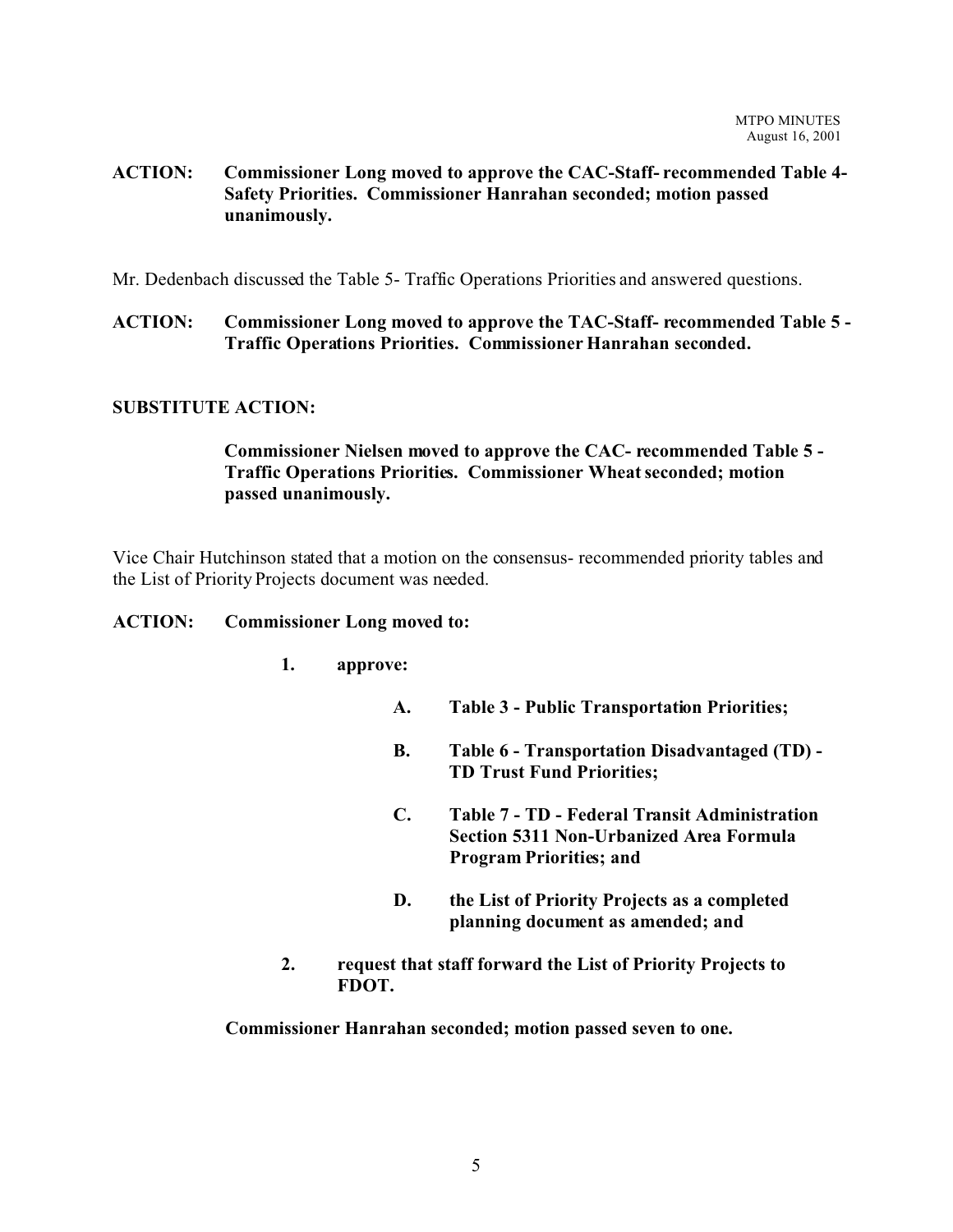## IV. HOGTOWN CREEK SEDIMENT PROJECT

Mr. Dedenbach provided an overview of the Hogtown Creek Sediment Project and the MTPO Advisory Committee recommendations concerning this project and answered questions.

The MTPO discussed the Hogtown Creek Sediment Project.

A member of the MTPO discussed correspondence from the St. Johns River Water Management District (SJRWMD) concerning this project. She noted that the SJRWMD appears to be saying that there is not enough technical information to respond to the FDOT District 2 request for improvements.

Mr. Aage Schroder, FDOT District 2 Secretary, discussed the Hogtown Creek Sediment Project and requested an opportunity to provide a more comprehensive briefing on the project at a later date. He noted that FDOT:

- 1. has an ongoing process with the SJRWMD concerning this project;
- 2. will meet with the SJRWMD Board in September; and
- 3. has moved contract let-date to October at the request of the SJRWMD and MTPO.

Mr. Bob Alderman, Earthtech Consulting Water Resources Engineer, noted that Earthtech has been working with the SJRWMD concerning this project to address issues raised in their letter.

Secretary Schroder discussed modifications that have been made to the project as a result of negotiations with the SJRWMD.

Vice Chair Hutchinson suggested that staff schedule a special meeting on the Hogtown Creek Sediment Project within the next two weeks.

Mr. Sanderson stated that staff will work with City and County staffs to schedule an MTPO special meeting on the Hogtown Creek Sediment Project as soon as possible.

## **ACTION: Commissioner Nielsen made a motion to have staff schedule a special meeting as soon as possible to continue discussion of this agenda item. Commissioner Hanrahan seconded; motion passed unanimously.**

A member of the MTPO requested that staff prepare graphic information that depicts what the completed project will look like.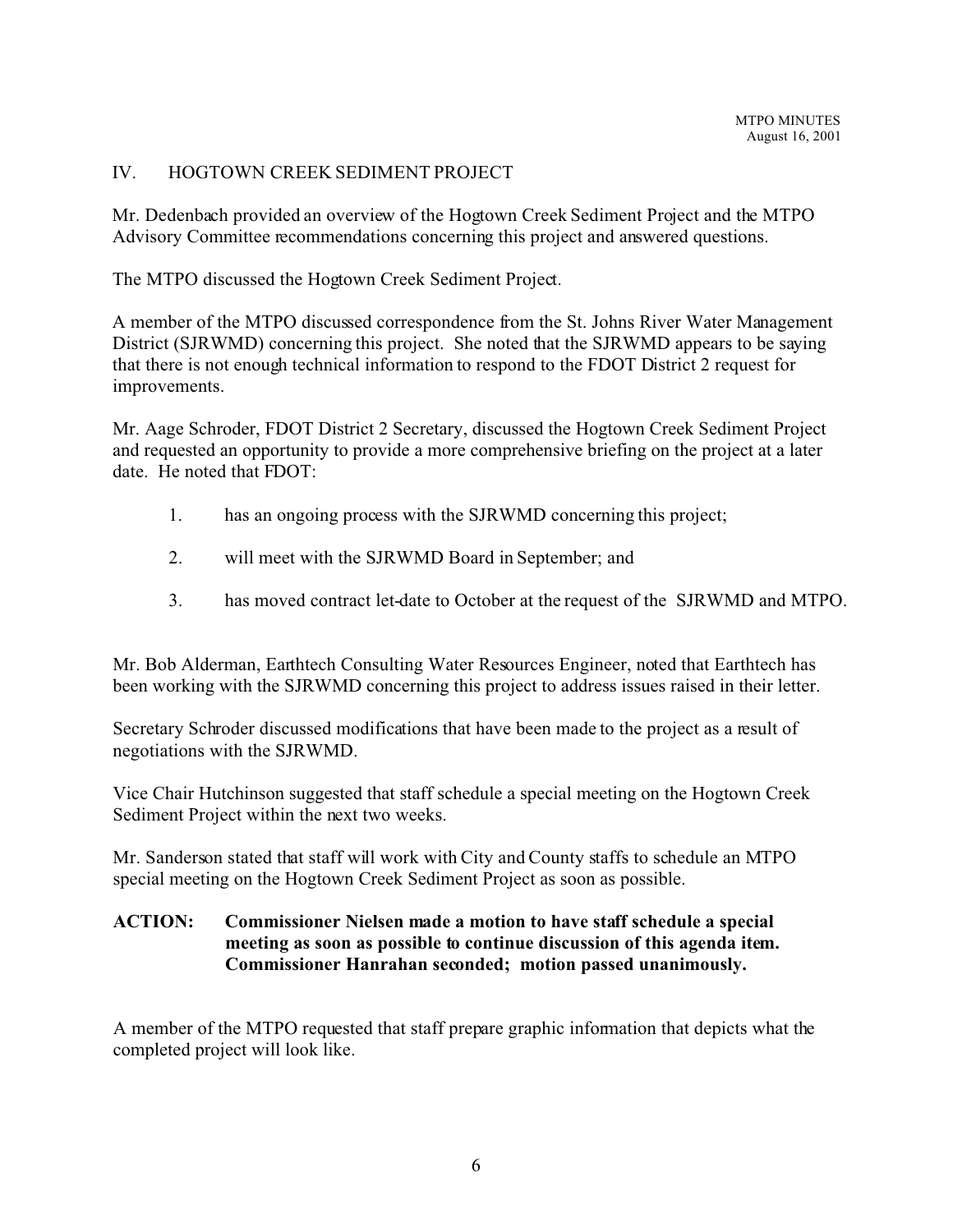MTPO MINUTES August 16, 2001

## ADJOURNMENT

Vice Chair Hutchinson adjourned the meeting at 3:25 p.m.

Date Warren Nielsen Secretary/Treasurer

 $\_$  , and the contribution of the contribution of  $\_$  . The contribution of the contribution of  $\mathcal{L}_\mathcal{A}$ 

\\Mike\public\em02\mtpo\minutes\aug16.wpd